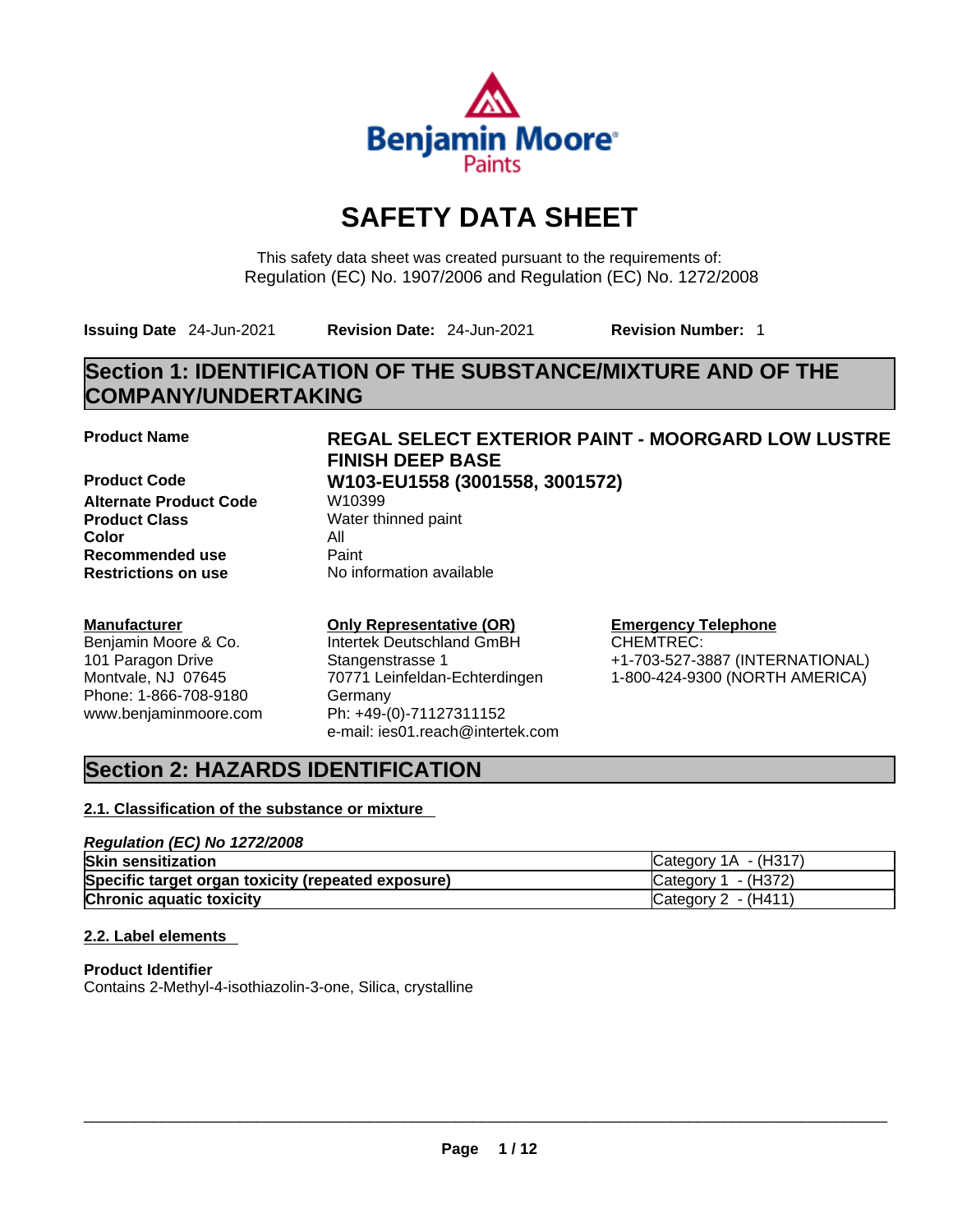

**Signal word** Danger

### **Hazard statements**

H317 - May cause an allergic skin reaction H372 - Causes damage to organs through prolonged or repeated exposure H411 - Toxic to aquatic life with long lasting effects

EUH208 - Contains (Cobalt bis(2-ethylhexanoate), 1,2-Benzisothiazolin-3-one, 5-Chloro-2-methyl-3(2H)-isothiazolone mixture with 2-methyl-3(2H)-isothiazolone (3:1) ). May produce an allergic reaction

### **Precautionary Statements - EU (§28, 1272/2008)**

P101 - If medical advice is needed, have product container or label at hand

- P102 Keep out of reach of children
- P260 Do not breathe dust/fume/gas/mist/vapors/spray
- P273 Avoid release to the environment
- P280 Wear protective gloves
- P321 Specific treatment (see supplemental first aid instructions on this label)
- P391 Collect spillage
- P501 Dispose of contents/ container to an approved waste disposal plant

### **Additional information**

This product requires tactile warnings if supplied to the general public This product requires child resistant fastenings if supplied to the general public

### **2.3. Other hazards**

**Other hazards Toxic to aquatic life** 

**General Hazards** No information available

# **Section 3: COMPOSITION/INFORMATION ON INGREDIENTS**

### **3.1 Substances**

Not applicable

### **3.2 Mixtures**

| <b>Chemical name</b> | <b>EINECS/ELINCS No. I</b> | <b>CAS No.</b> | Weight-%      | <b>Classification</b><br>according to<br><b>Regulation (EC) No.</b><br>1272/2008 [CLP] | <b>REACH registration</b><br>number |
|----------------------|----------------------------|----------------|---------------|----------------------------------------------------------------------------------------|-------------------------------------|
| Silica, crystalline  | 238-878-4                  | 14808-60-7     | $> = 15 - 20$ | STOT RE 1 (H372)                                                                       | Not available                       |
| Titanium dioxide     | 236-675-5                  | 13463-67-7     | $>= 1 - 5$    | Not available                                                                          | 101-2119489379-17-011<br>68         |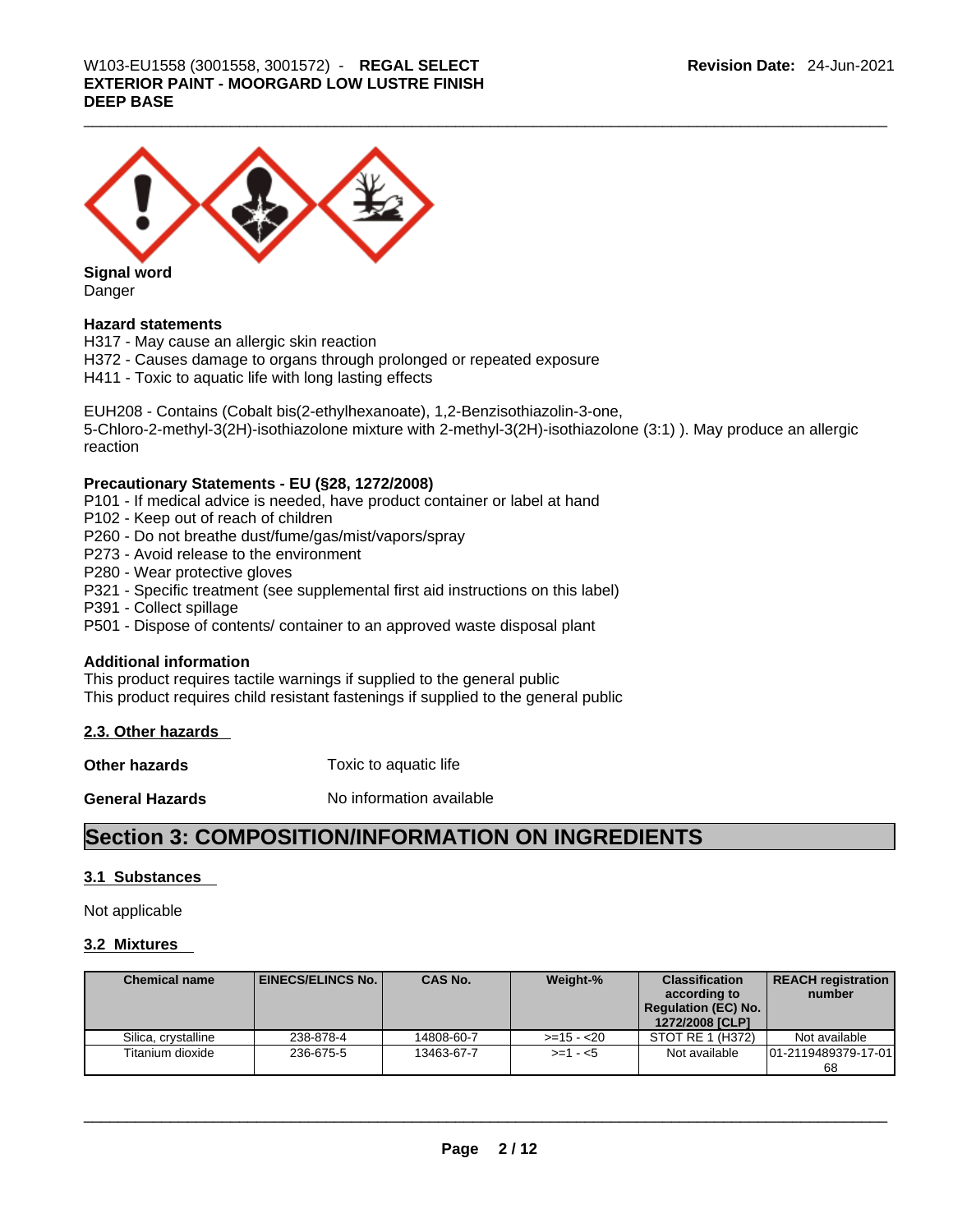# \_\_\_\_\_\_\_\_\_\_\_\_\_\_\_\_\_\_\_\_\_\_\_\_\_\_\_\_\_\_\_\_\_\_\_\_\_\_\_\_\_\_\_\_\_\_\_\_\_\_\_\_\_\_\_\_\_\_\_\_\_\_\_\_\_\_\_\_\_\_\_\_\_\_\_\_\_\_\_\_\_\_\_\_\_\_\_\_\_\_\_\_\_ W103-EU1558 (3001558, 3001572) - **REGAL SELECT EXTERIOR PAINT - MOORGARD LOW LUSTRE FINISH DEEP BASE**

| Zinc oxide                                                                                      | 215-222-5      | 1314-13-2  | $>= 1 - 5$        | Aquatic Acute 1(H400)<br>Aquatic Chronic<br>1(H410)                                                                                                                                                                     | Not available |
|-------------------------------------------------------------------------------------------------|----------------|------------|-------------------|-------------------------------------------------------------------------------------------------------------------------------------------------------------------------------------------------------------------------|---------------|
| Cobalt bis(2-ethylhexanoate)                                                                    | 205-250-6      | 136-52-7   | $>=0.05 - 0.1$    | <b>Skin Sens. 1A (H317)</b><br>Eye Irrit. 2 (H319)<br>Repr. Tox. 1B (H360)<br>Aquatic Acute 1<br>(H400)<br>Aquatic Chronic 3<br>(H412)                                                                                  | Not available |
| 1,2-Benzisothiazolin-3-one                                                                      | 220-120-9      | 2634-33-5  | $>=0.01 - 0.05$   | Acute Tox 4 (H302)<br>Acute Tox 2 (H330)<br>Skin Irrit. 2 (H315)<br>Eye Dam. 1 (H318)<br>Skin Sens. 1 (H317)<br>Aquatic Acute 1<br>(H400)<br>Aquatic Chronic 2<br>(H411)                                                | Not available |
| 2-Methyl-4-isothiazolin-3-one                                                                   | 220-239-6      | 2682-20-4  | $>=0.001 - 0.005$ | Skin Corr. 1B (H314)<br>Eye Dam 1 (H318)<br>Skin Sens. 1 (H317)<br>Acute Tox. 3 (H301)<br>Acute Tox. 3 (H311)<br>Acute Tox. 2 (H330)<br>Acute Tox. 3 (H331)<br>Aquatic Acute 1<br>(H400)<br>Aquatic chronic 1<br>(H410) | Not available |
| 5-Chloro-2-methyl-3(2H)-isothi<br>azolone mixture with<br>2-methyl-3(2H)-isothiazolone<br>(3:1) | $\overline{a}$ | 55965-84-9 | $>=0.001 - 0.005$ | Acute Tox. 3 (H301)<br>Acute Tox. 2 (H310)<br>Acute Tox. 3 (H330)<br>Skin Corr. 1C (H314)<br>Eye Dam 1 (H318)<br>Skin Sens. 1 (H317)<br>Aquatic Acute 1<br>(H400)<br>Aquatic Chronic 1<br>(H410)                        | Not available |

*Full text of H- and EUH-phrases: see section 16* 

# **Section 4: FIRST AID MEASURES**

| Description of first aid measures<br>No hazards which require special first aid measures.<br><b>General Advice</b><br>Rinse thoroughly with plenty of water for at least 15<br><b>Eye Contact</b><br>minutes and consult a physician.<br>Wash off immediately with soap and plenty of water while<br><b>Skin Contact</b><br>removing all contaminated clothes and shoes.<br>Move to fresh air. If symptoms persist, call a physician.<br><b>Inhalation</b> | 4.1. Description of first aid measures |  |
|------------------------------------------------------------------------------------------------------------------------------------------------------------------------------------------------------------------------------------------------------------------------------------------------------------------------------------------------------------------------------------------------------------------------------------------------------------|----------------------------------------|--|
|                                                                                                                                                                                                                                                                                                                                                                                                                                                            |                                        |  |
|                                                                                                                                                                                                                                                                                                                                                                                                                                                            |                                        |  |
|                                                                                                                                                                                                                                                                                                                                                                                                                                                            |                                        |  |
|                                                                                                                                                                                                                                                                                                                                                                                                                                                            |                                        |  |
|                                                                                                                                                                                                                                                                                                                                                                                                                                                            |                                        |  |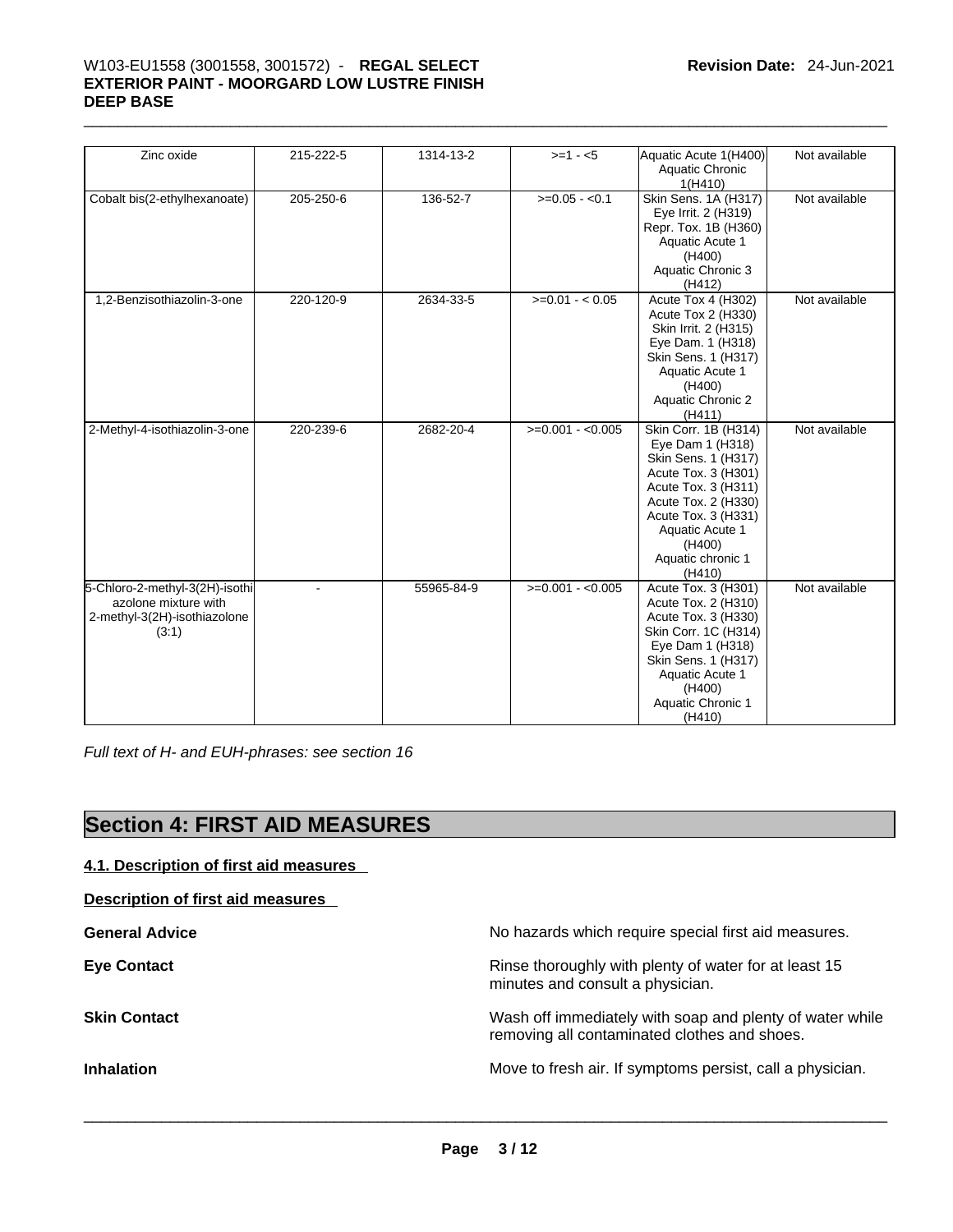| Ingestion                                                                                                    | Clean mouth with water and afterwards drink plenty of<br>water. Consult a physician if necessary.          |
|--------------------------------------------------------------------------------------------------------------|------------------------------------------------------------------------------------------------------------|
| 4.2. Most important symptoms and effects, both acute and delayed                                             |                                                                                                            |
| <b>Most Important Symptoms/Effects</b>                                                                       | May cause allergic skin reaction.                                                                          |
| 4.3. Indication of any immediate medical attention and special treatment<br>needed                           |                                                                                                            |
| <b>Notes To Physician</b>                                                                                    | Treat symptomatically.                                                                                     |
| <b>Section 5: FIRE FIGHTING MEASURES</b>                                                                     |                                                                                                            |
| 5.1. Extinguishing media                                                                                     |                                                                                                            |
| <b>Suitable Extinguishing Media</b>                                                                          | Use extinguishing measures that are appropriate to local<br>circumstances and the surrounding environment. |
| <b>Unsuitable Extinguishing Media</b>                                                                        | No information available.                                                                                  |
| 5.2. Special hazards arising from the substance or mixture                                                   |                                                                                                            |
| <b>Specific Hazards Arising From The Chemical</b>                                                            | Closed containers may rupture if exposed to fire or<br>extreme heat.                                       |
| Sensitivity to static discharge                                                                              | No.                                                                                                        |
| <b>Sensitivity to mechanical impact</b>                                                                      | No.                                                                                                        |
| 5.3. Advice for firefighters                                                                                 |                                                                                                            |
| Protective equipment and precautions for firefighters Wear self-contained breathing apparatus and protective | suit.                                                                                                      |
| <b>Section 6: ACCIDENTAL RELEASE MEASURES</b>                                                                |                                                                                                            |
| 6.1. Personal precautions, protective equipment and emergency procedures                                     |                                                                                                            |
| <b>Personal Precautions</b>                                                                                  | Avoid contact with skin, eyes and clothing. Ensure<br>adequate ventilation.                                |
| <b>Other Information</b>                                                                                     | Observe all relevant local and international regulations.                                                  |
| <b>6.2. Environmental precautions</b>                                                                        |                                                                                                            |
| <b>Environmental precautions</b>                                                                             | Prevent spreading of vapors through sewers, ventilation                                                    |

### **6.3. Methods and material for containment and cleaning up**

 $\_$  ,  $\_$  ,  $\_$  ,  $\_$  ,  $\_$  ,  $\_$  ,  $\_$  ,  $\_$  ,  $\_$  ,  $\_$  ,  $\_$  ,  $\_$  ,  $\_$  ,  $\_$  ,  $\_$  ,  $\_$  ,  $\_$  ,  $\_$  ,  $\_$  ,  $\_$  ,  $\_$  ,  $\_$  ,  $\_$  ,  $\_$  ,  $\_$  ,  $\_$  ,  $\_$  ,  $\_$  ,  $\_$  ,  $\_$  ,  $\_$  ,  $\_$  ,  $\_$  ,  $\_$  ,  $\_$  ,  $\_$  ,  $\_$  ,

systems and confined areas.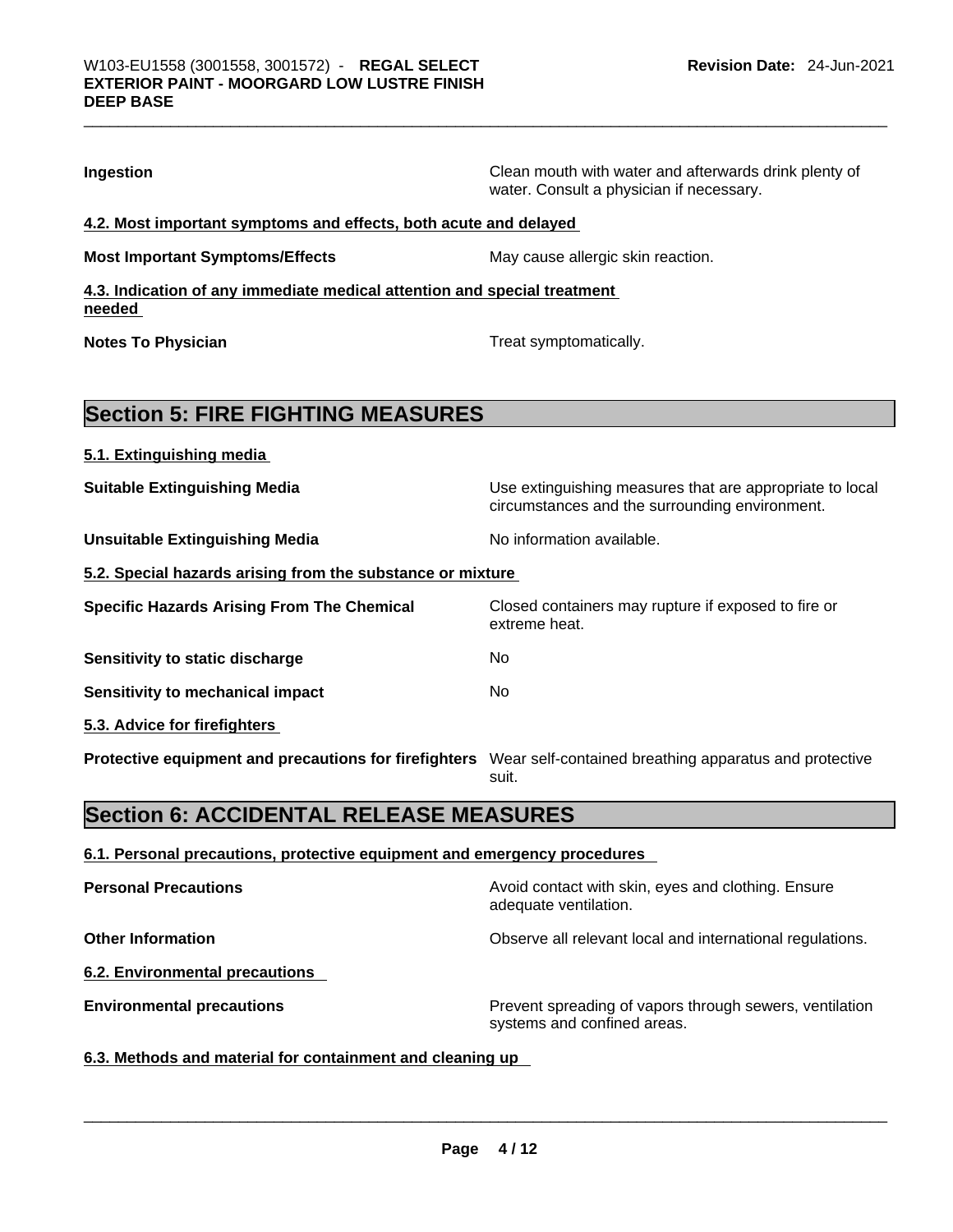| <b>Methods for Containment</b>                                    | Absorb with inert material and place in suitable container<br>for disposal.                                                                                                      |
|-------------------------------------------------------------------|----------------------------------------------------------------------------------------------------------------------------------------------------------------------------------|
| <b>Methods for Cleaning Up</b>                                    | Clean contaminated surface thoroughly.                                                                                                                                           |
| 6.4. Reference to other sections                                  |                                                                                                                                                                                  |
| <b>Other information</b>                                          | See Section 12 for additional information.                                                                                                                                       |
| <b>Section 7: HANDLING AND STORAGE</b>                            |                                                                                                                                                                                  |
| 7.1. Precautions for safe handling                                |                                                                                                                                                                                  |
| <b>Handling</b>                                                   | Avoid contact with skin, eyes and clothing. Avoid breathing<br>vapors, spray mists or sanding dust. In case of insufficient<br>ventilation, wear suitable respiratory equipment. |
| <b>Hygiene Measures</b>                                           | Wash thoroughly after handling.                                                                                                                                                  |
| 7.2. Conditions for safe storage, including any incompatibilities |                                                                                                                                                                                  |
| <b>Storage</b>                                                    | Keep container tightly closed. Keep out of the reach of<br>children.                                                                                                             |
| 7.3. Specific end use(s)                                          |                                                                                                                                                                                  |
| <b>Specific Uses</b>                                              | Architectural coating. Apply as directed. Refer to product<br>label / literature for specific instructions.                                                                      |
| <b>Risk Management Methods (RMM)</b>                              | Not Applicable.                                                                                                                                                                  |
| <b>Section 8: EXPOSURE CONTROLS/PERSONAL PROTECTION</b>           |                                                                                                                                                                                  |
| 8.1. Control parameters                                           |                                                                                                                                                                                  |
|                                                                   |                                                                                                                                                                                  |

| <b>Chemical name</b>              | <b>European Union</b>        | <b>Belgium</b>                  | <b>Bulgaria</b>                                         |         | <b>Cyprus</b>                  | <b>France</b>                | <b>Ireland</b>                                          |
|-----------------------------------|------------------------------|---------------------------------|---------------------------------------------------------|---------|--------------------------------|------------------------------|---------------------------------------------------------|
| Silica, crystalline<br>14808-60-7 | TWA: $0.1$ mg/m <sup>3</sup> | TWA: $0.1$ mg/m <sup>3</sup>    | TWA: $0.07$ mg/m <sup>3</sup>                           |         |                                | TWA: $0.1 \text{ mg/m}^3$    | TWA: $0.1 \text{ mg/m}^3$                               |
| Titanium dioxide                  |                              | TWA: $10 \text{ mg/m}^3$        | TWA: $10.0$ mg/m <sup>3</sup>                           |         |                                | TWA: $10 \text{ mg/m}^3$     | TWA: $10 \text{ mg/m}^3$                                |
| 13463-67-7                        |                              |                                 | TWA: $1.0$ mg/m <sup>3</sup>                            |         |                                |                              | TWA: $4 \text{ mg/m}^3$                                 |
|                                   |                              |                                 |                                                         |         |                                |                              | STEL: 30 mg/m <sup>3</sup><br>STEL: $12 \text{ mq/m}^3$ |
| Zinc oxide                        |                              | STEL: $10 \text{ mg/m}^3$       | TWA: $5.0$ mg/m <sup>3</sup>                            |         |                                | TWA: $5 \text{ mg/m}^3$      | TWA: $2 \text{ mq/m}^3$                                 |
| 1314-13-2                         |                              | TWA: $10 \text{ mg/m}^3$        | STEL: 10.0 mg/m <sup>3</sup>                            |         |                                | TWA: $10 \text{ mg/m}^3$     | STEL: 10 mg/m <sup>3</sup>                              |
|                                   |                              | TWA: $5 \text{ mg/m}^3$         |                                                         |         |                                |                              |                                                         |
| <b>Chemical name</b>              | Germany                      | Greece                          | <b>Hungary</b>                                          |         | <b>Iceland</b>                 | <b>Italy</b>                 | Latvia                                                  |
| Silica, crystalline               |                              |                                 | TWA: $0.15 \text{ mg/m}^3$                              |         | $0.3 \text{ mg/m}^3$ TWA       |                              |                                                         |
| 14808-60-7                        |                              |                                 |                                                         |         | $0.1 \text{ mg/m}^3$ TWA       |                              |                                                         |
| Titanium dioxide                  |                              | TWA: $10 \text{ mg/m}^3$        |                                                         |         | 6 mg/m $3$ TWA                 |                              | TWA: $10 \text{ mg/m}^3$                                |
| 13463-67-7                        |                              | TWA: $5 \text{ mg/m}^3$         |                                                         |         |                                |                              |                                                         |
| Zinc oxide                        |                              | TWA: $5 \text{ mg/m}^3$         | STEL: 20 mg/m <sup>3</sup>                              |         | 4 mg/m <sup>3</sup> TWA        |                              | TWA: $0.5$ mg/m <sup>3</sup>                            |
| 1314-13-2                         |                              | STEL: $10 \text{ mg/m}^3$       | TWA: $5 \text{ mg/m}^3$                                 |         |                                |                              |                                                         |
| <b>Chemical name</b>              | Lithuania                    | <b>Netherlands</b>              | <b>Poland</b>                                           | Romania | <b>Spain</b>                   | <b>Sweden</b>                | <b>United</b><br>Kingdom                                |
| Silica, crystalline<br>14808-60-7 | TWA: $0.1$ mg/m <sup>3</sup> | TWA: 0.075<br>mg/m <sup>3</sup> | TWA: 0.1 mg/m <sup>3</sup>   TWA: 0.1 mg/m <sup>3</sup> |         | TWA: 0.05<br>mg/m <sup>3</sup> | TLV: $0.1$ mg/m <sup>3</sup> | TWA: 0.1 mg/m $3$                                       |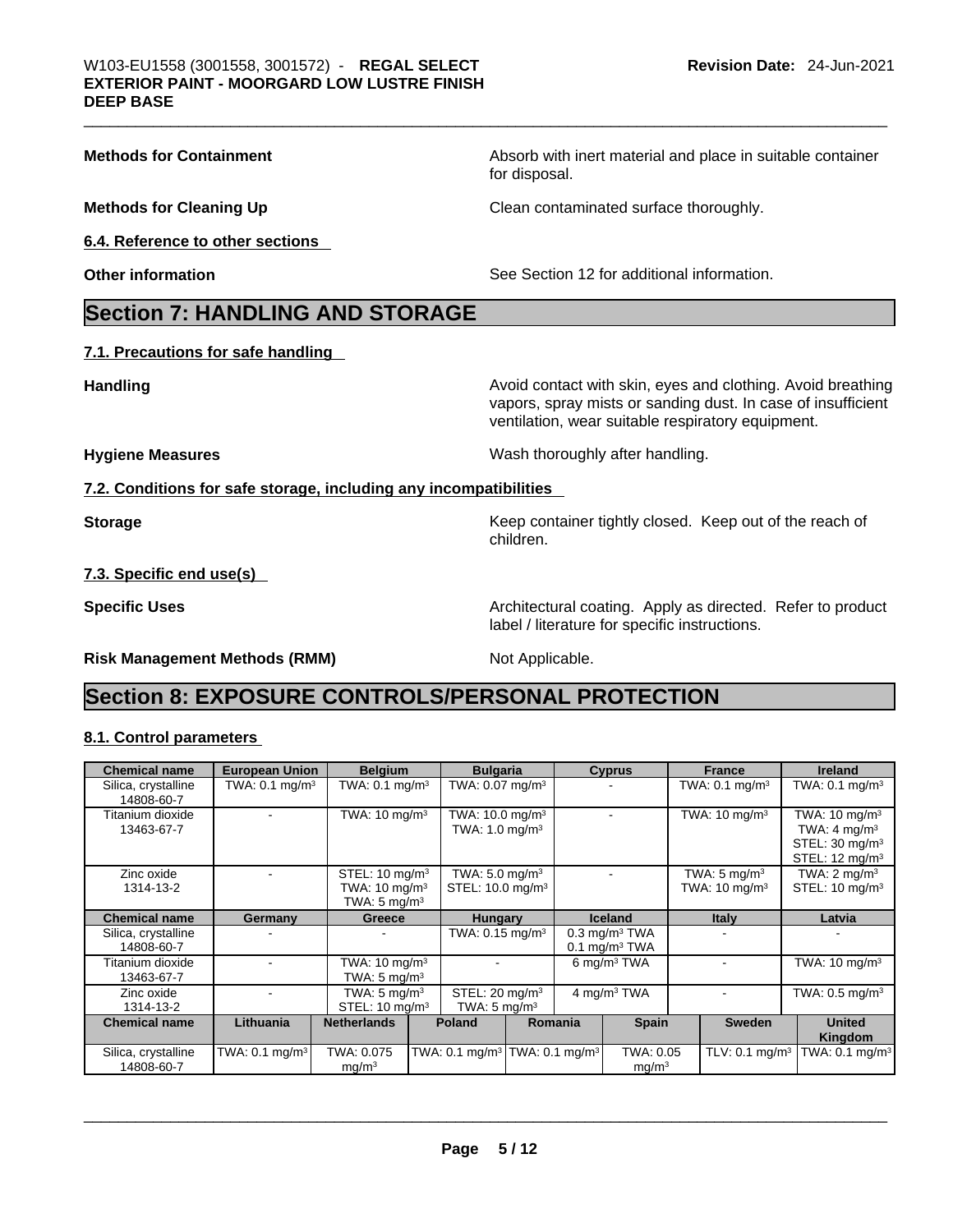# \_\_\_\_\_\_\_\_\_\_\_\_\_\_\_\_\_\_\_\_\_\_\_\_\_\_\_\_\_\_\_\_\_\_\_\_\_\_\_\_\_\_\_\_\_\_\_\_\_\_\_\_\_\_\_\_\_\_\_\_\_\_\_\_\_\_\_\_\_\_\_\_\_\_\_\_\_\_\_\_\_\_\_\_\_\_\_\_\_\_\_\_\_ W103-EU1558 (3001558, 3001572) - **REGAL SELECT EXTERIOR PAINT - MOORGARD LOW LUSTRE FINISH DEEP BASE**

| Titanium dioxide<br>13463-67-7 | TWA: $5 \text{ mg/m}^3$ | - | $\textsf{STEL}: 30 \text{ mg/m}^3 \textsf{TWA}: 10 \text{ mg/m}^3 \textsf{TWA}: 10 \text{ mg/m}^3 \textsf{T}$ | TLV: 5 ma/m $^3$        | TWA: 10 mg/m <sup>3</sup><br>TWA: $4 \text{ mg/m}^3$<br>$\textsf{ISTEL: } 30 \text{ mg/m}^3$<br>ISTEL: 12 ma/m <sup>3</sup> |
|--------------------------------|-------------------------|---|---------------------------------------------------------------------------------------------------------------|-------------------------|-----------------------------------------------------------------------------------------------------------------------------|
| Zinc oxide                     | TWA: $5 \text{ mg/m}^3$ |   | $\textsf{STEL}: 10 \text{ mg/m}^3$ TWA: 5 mg/m <sup>3</sup> $\textsf{TVMA}: 2 \text{ mg/m}^3$                 | TLV: $5 \text{ ma/m}^3$ |                                                                                                                             |
| 1314-13-2                      |                         |   | TWA: 5 mg/m <sup>3</sup> STEL: 10 mg/m <sup>3</sup> STEL: 10 mg/m <sup>3</sup>                                |                         |                                                                                                                             |

### **8.2. Exposure controls**

**Occupational exposure controls** 

**Personal Protective Equipment** 

**Engineering Measures** Ensure adequate ventilation, especially in confined areas.

**Respiratory Protection In case of insufficient ventilation wear suitable respiratory** equipment.

**Eye Protection Exercise 2 Safety glasses with side-shields.** 

**Skin Protection Contract Contract Contract Contract Contract Contract Contract Contract Contract Contract Contract Contract Contract Contract Contract Contract Contract Contract Contract Contract Contract Contract Contr** 

Hand protection **Impervious** gloves.

**Hygiene Measures Avoid contact with skin, eyes and clothing. Remove and Avoid contact with skin, eyes and clothing. Remove and** wash contaminated clothing before re-use. Wash thoroughly after handling.

# **Section 9: PHYSICAL AND CHEMICAL PROPERTIES**

### **9.1. Information on basic physical and chemical properties**

**Appearance** liquid **Odor** little or no odor

Property<br> **Property**<br> **Pensity (g/L)**<br> **Pensity (g/L)**<br> **Pensity (g/L)**<br> **Pensity (g/L)**<br> **Pensity (g/L) Relative Density Wt. % Volatiles** 45 - 55 **Vol. % Volatiles**  55 - 65 **Boiling Point (°C)** 100 **Freezing Point (°C)** 0

**No information available** 

**1210** - 1222<br>1.21 - 1.23 **pH No** information available **Viscosity (cps) Viscosity (cps) No** information available **Solubility(ies)**<br> **Water solubility**<br> **Water solubility**<br> **Water Solubility**<br> **No** information available **No information available Evaporation Rate No** information available **Vapor pressure Community Community Community Community Community Community Community Community Community Community Community Community Community Community Community Community Community Community Community Community Commun Vapor density No information available** None known available **Wt. % Solids** 45 - 55 None known **Vol. % Solids** 35 - 45 None known **Melting Point (°C)** No information available **Pour Point** No information available None known \_\_\_\_\_\_\_\_\_\_\_\_\_\_\_\_\_\_\_\_\_\_\_\_\_\_\_\_\_\_\_\_\_\_\_\_\_\_\_\_\_\_\_\_\_\_\_\_\_\_\_\_\_\_\_\_\_\_\_\_\_\_\_\_\_\_\_\_\_\_\_\_\_\_\_\_\_\_\_\_\_\_\_\_\_\_\_\_\_\_\_\_\_

| None | known      |
|------|------------|
|      | None known |
|      | None known |
|      | None known |
| None | known      |
|      | None known |
|      | None known |
|      | None known |
|      | None known |
|      | None known |
|      | None known |
|      | None known |
|      | None known |
|      | None known |
|      | None known |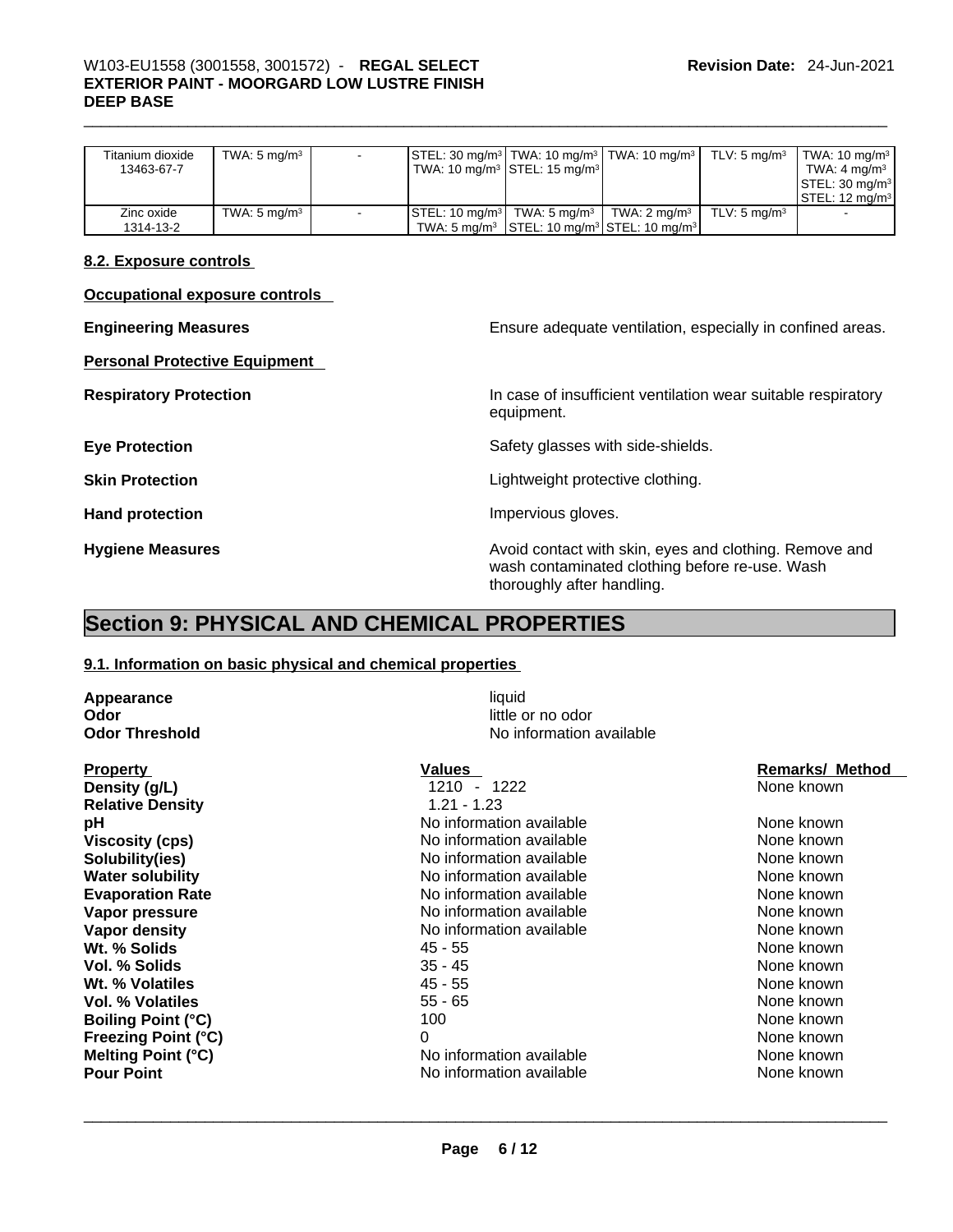- **Flash Point (°C)**<br> **Flammability (solid, gas)** Not applicable Not available None known<br>
Not applicable None Known None known **Flammability (solid, gas)** No information available None Known<br>
None **the Contract Conduct Area Contract** No information available None known<br>
None known **Upper flammability limit:** No information available None known None known **Lower flammability limit:** No information available None known None known **Autoignition Temperature (°C)** No information available None known **Decomposition Temperature (°C)** No information available None known **Partition coefficient**<br> **Explosive properties**<br>
No information available None Known<br>
None known **Explosive properties Oxidizing Properties** No information available None known
	-

# **Section 10: STABILITY AND REACTIVITY**

| 10.1. Reactivity<br><b>Reactivity</b>     | Not Applicable.                          |
|-------------------------------------------|------------------------------------------|
| 10.2. Chemical stability                  |                                          |
| <b>Chemical Stability</b>                 | Stable under normal conditions.          |
| 10.3. Possibility of hazardous reactions  |                                          |
| <b>Possibility of hazardous reactions</b> | None under normal conditions of use.     |
| <b>10.4. Conditions to avoid</b>          |                                          |
| <b>Conditions to avoid</b>                | Prevent from freezing.                   |
| 10.5. Incompatible materials              |                                          |
| <b>Incompatible Materials</b>             | No materials to be especially mentioned. |
| 10.6. Hazardous decomposition products    |                                          |
| <b>Hazardous Decomposition Products</b>   | None under normal conditions of use.     |

# **Section 11: TOXICOLOGICAL INFORMATION**

## **11.1. Information on toxicological effects**

**Product Information**

# **Inhalation Inhalation There is no data available for this product. Eye contact <b>Exercise Exercise Exercise For the Exercise Exercise** There is no data available for this product. **Skin contact <b>Repeated** or prolonged skin contact may cause allergic reactions with susceptible persons. **Ingestion Ingestion Intervalled Example 2** There is no data available for this product. **Acute Toxicity**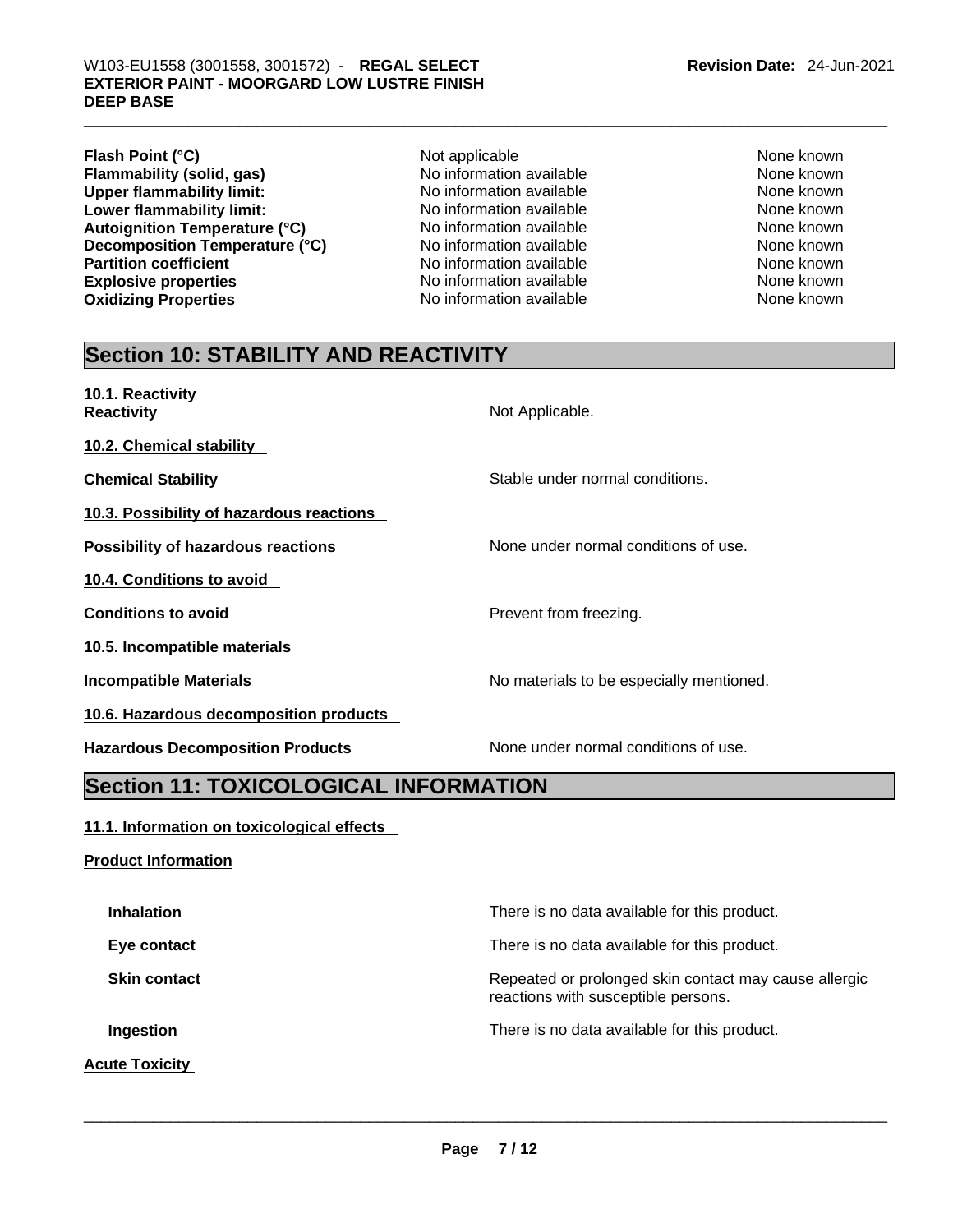### **Component Information**

| <b>Chemical name</b>                                                                                       | Oral LD50                                    | Dermal LD50             | <b>Inhalation LC50</b> |
|------------------------------------------------------------------------------------------------------------|----------------------------------------------|-------------------------|------------------------|
| Titanium dioxide<br>13463-67-7                                                                             | $> 10000$ mg/kg (Rat)                        |                         |                        |
| Zinc oxide<br>1314-13-2                                                                                    | $>$ 5000 mg/kg (Rat)                         |                         |                        |
| Cobalt bis(2-ethylhexanoate)<br>136-52-7                                                                   |                                              | $> 5000$ mg/kg (Rabbit) | $> 10$ mg/L (Rat) 1 h  |
| 1,2-Benzisothiazolin-3-one<br>2634-33-5                                                                    | $= 1020$ mg/kg (Rat)                         |                         |                        |
| 2-Methyl-4-isothiazolin-3-one<br>2682-20-4                                                                 | 232 - 249 mg/kg (Rat)<br>$= 120$ mg/kg (Rat) | $= 200$ mg/kg (Rabbit)  |                        |
| 5-Chloro-2-methyl-3(2H)-isothiazolo<br>ne mixture with<br>2-methyl-3(2H)-isothiazolone (3:1)<br>55965-84-9 | $= 53$ mg/kg (Rat)                           |                         |                        |

### **Skin corrosion/irritation** and  $\blacksquare$  No information available.

**Eye damage/irritation No information available.** 

**Sensitization Sensitization May cause an allergic skin reaction.** 

**Mutagenic Effects Mutagenic Effects No information available.** 

### **Carcinogenic effects**

The table below indicates whether each agency has listed any ingredient as a carcinogen.

| <b>Chemical name</b>              | <b>European Union</b> | <b>IARC</b>                    |
|-----------------------------------|-----------------------|--------------------------------|
| Silica, crystalline<br>14808-60-7 |                       | 1 - Human Carcinogen           |
| Titanium dioxide<br>13463-67-7    |                       | 2B - Possible Human Carcinogen |

• Crystalline Silica has been determined to be carcinogenic to humans by IARC (1) when in respirable form. Risk of cancer depends on duration and level of inhalation exposure to spray mist or dust from sanding the dried paint.• Although IARC has classified titanium dioxide as possibly carcinogenic to humans (2B), their summary concludes: "No significant exposure to titanium dioxide is thought to occur during the use of products in which titanium dioxide is bound to other materials, such as paint."

### **Legend**

IARC - International Agency for Research on Cancer

| <b>Reproductive Effects</b>     | No information available.                                                     |
|---------------------------------|-------------------------------------------------------------------------------|
| <b>Developmental Effects</b>    | No information available.                                                     |
| <b>STOT - single exposure</b>   | No information available.                                                     |
| <b>STOT - repeated exposure</b> | Causes damage to organs through prolonged or repeated<br>exposure if inhaled. |
|                                 |                                                                               |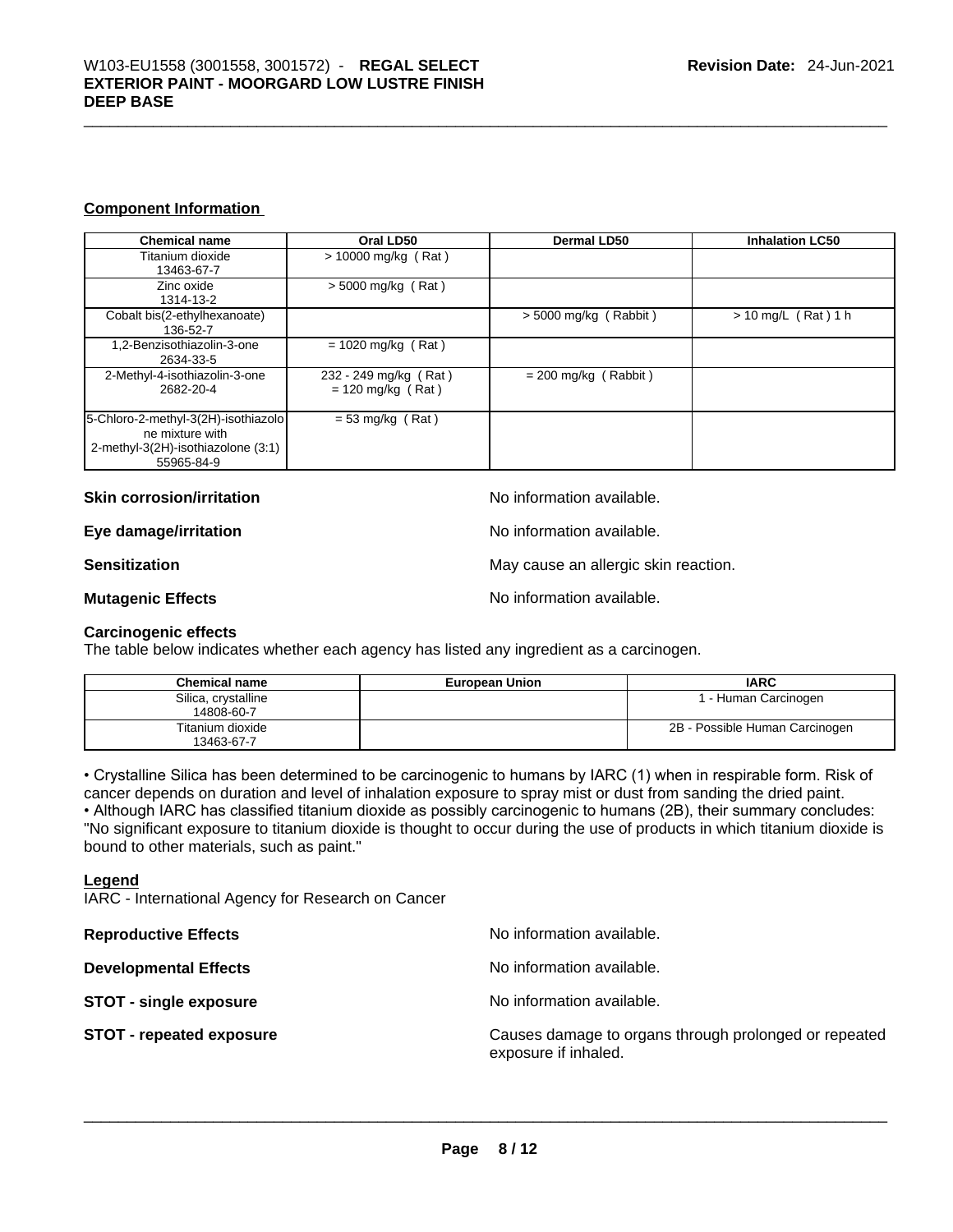| <b>Neurological Effects</b> | No information available. |
|-----------------------------|---------------------------|
| <b>Target organ effects</b> | No information available. |
| <b>Symptoms</b>             | No information available. |
| <b>Aspiration Hazard</b>    | No information available. |

# **Section 12: ECOLOGICAL INFORMATION**

## **12.1. Toxicity**

Toxic to aquatic life with long lasting effects

| <b>Chemical name</b> | Algae/aguatic plants | Fish                                   | Crustacea |
|----------------------|----------------------|----------------------------------------|-----------|
| Zinc oxide           |                      | $ $ LC50: =1.55mg/L (96h, Danio rerio) |           |
| 1314-13-2            |                      |                                        |           |

### **12.2. Persistence and degradability**

### **Persistence / Degradability** No information available.

### **12.3. Bioaccumulative potential**

**Bioaccumulation Bioaccumulation Bioaccumulation** 

| <b>Chemical name</b>       | <b>Partition coefficient</b> |
|----------------------------|------------------------------|
| 1,2-Benzisothiazolin-3-one | ں.،                          |
| 2634-33-5                  |                              |

### **12.4. Mobility in soil**

**Mobility in soil Mobility in soil Mobility in soil** 

**Mobility in Environmental Media** Noinformation available.

**12.5. Results of PBT and vPvB assessment** 

### **PBT** and **vPvB** assessment **Notify Apple 2012** No information available.

| <b>Chemical name</b>                                                                     | <b>PBT and vPvB assessment</b>                 |
|------------------------------------------------------------------------------------------|------------------------------------------------|
| Titanium dioxide                                                                         | The substance is not PBT / vPvB PBT assessment |
| 13463-67-7                                                                               | does not apply                                 |
| Zinc oxide                                                                               | The substance is not PBT / vPvB PBT assessment |
| 1314-13-2                                                                                | does not apply                                 |
| Cobalt bis(2-ethylhexanoate)                                                             | The substance is not PBT / vPvB PBT assessment |
| 136-52-7                                                                                 | does not apply                                 |
| 1.2-Benzisothiazolin-3-one<br>2634-33-5                                                  | The substance is not PBT / vPvB                |
| 2-Methyl-4-isothiazolin-3-one<br>2682-20-4                                               | The substance is not PBT / vPvB                |
| 5-Chloro-2-methyl-3(2H)-isothiazolone mixture with 2-methyl-3(2H)-isothiazolone<br>(3:1) | The substance is not PBT / vPvB                |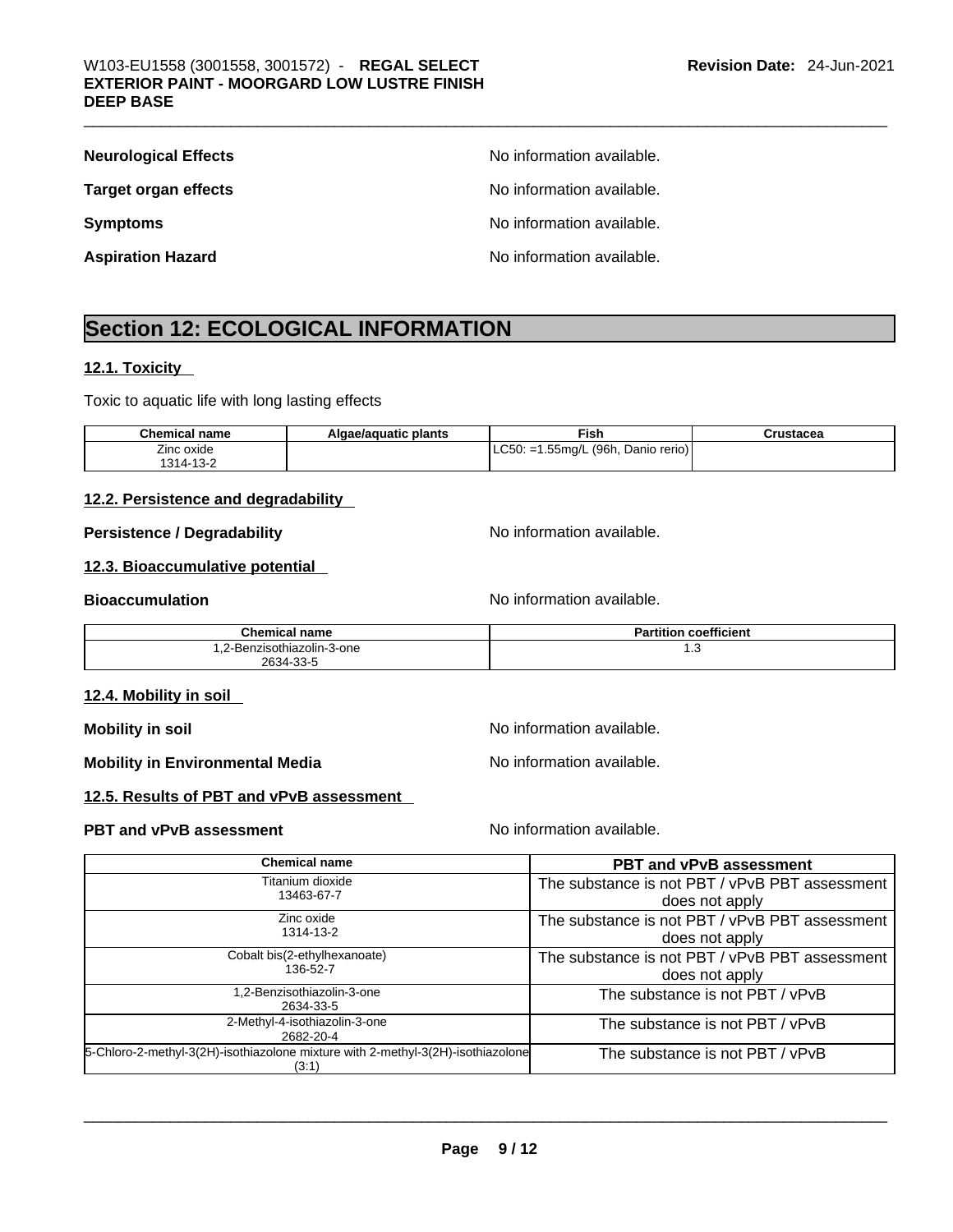55965-84-9

**12.6. Other adverse effects** 

**Other adverse effects No information available Other adverse effects** 

# **Section 13: DISPOSAL CONSIDERATIONS**

**13.1. Waste treatment methods** 

| <b>Waste from Residues/Unused Products</b> | Dispose of in accordance with the European Directives on<br>waste and hazardous waste.                 |
|--------------------------------------------|--------------------------------------------------------------------------------------------------------|
| <b>Contaminated Packaging</b>              | Empty containers should be taken for local recycling,<br>recovery or waste disposal.                   |
| <b>EWC waste disposal No</b>               | No information available                                                                               |
| <b>Other Information</b>                   | Waste codes should be assigned by the user based on the<br>application for which the product was used. |

# **Section 14: TRANSPORT INFORMATION**

| <b>IMDG</b> | Not regulated |
|-------------|---------------|
| RID         | Not regulated |
| <b>ADR</b>  | Not regulated |
| <b>ADN</b>  | Not regulated |
| <b>IATA</b> | Not regulated |

# **Section 15: REGULATORY INFORMATION**

## **15.1. Safety, health and environmental regulations/legislation specific for the substance or mixture**

## **Occupational Illnesses (R-463-3, France)**

| Chemical name                           | French RG number |
|-----------------------------------------|------------------|
| Silica, crystalline<br>14808-60-7       | <b>RG 25</b>     |
| 1,2-Benzisothiazolin-3-one<br>2634-33-5 | <b>RG 65</b>     |

### **European Union**

Take note of Directive 98/24/EC on the protection of the health and safety of workers from the risks related to chemical agents at work \_\_\_\_\_\_\_\_\_\_\_\_\_\_\_\_\_\_\_\_\_\_\_\_\_\_\_\_\_\_\_\_\_\_\_\_\_\_\_\_\_\_\_\_\_\_\_\_\_\_\_\_\_\_\_\_\_\_\_\_\_\_\_\_\_\_\_\_\_\_\_\_\_\_\_\_\_\_\_\_\_\_\_\_\_\_\_\_\_\_\_\_\_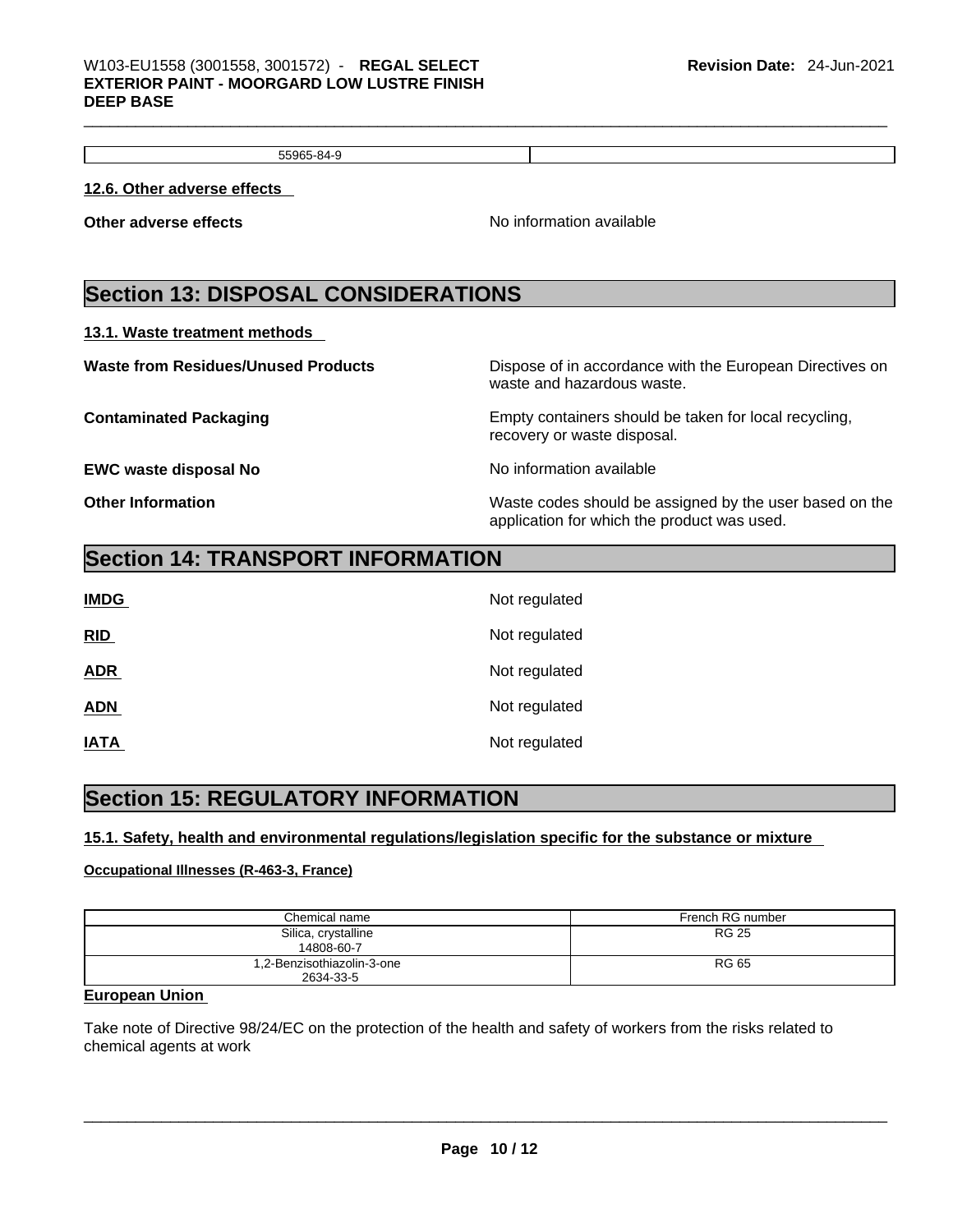### **International Inventories**

| <b>AICS</b>                   | No - Not all of the components are listed. |
|-------------------------------|--------------------------------------------|
| <b>DSL: Canada</b>            | Yes - All components are listed or exempt. |
| <b>EINECS: European Union</b> | No - Not all of the components are listed. |
| <b>ENCS</b>                   | No - Not all of the components are listed. |
| <b>IECSC</b>                  | No - Not all of the components are listed. |
| <b>KECL (Annex 1)</b>         | No - Not all of the components are listed. |
| <b>PICCS</b>                  | No - Not all of the components are listed. |
| <b>TSCA: United States</b>    | Yes - All components are listed or exempt. |

### **Legend**

**AICS** - Australian Inventory of Chemical Substances **DSL/NDSL** - Canadian Domestic Substances List/Non-Domestic Substances List **IECSC** - China Inventory of Existing Chemical Substances  **EINECS/ELINCS** - European Inventory of Existing Chemical Substances/European List of Notified Chemical Substances **ENCS** - Japan Existing and New Chemical Substances **KECL** - Korean Existing and Evaluated Chemical Substances **PICCS** - Philippines Inventory of Chemicals and Chemical Substances **TSCA** - United States Toxic Substances Control Act Section 8(b) Inventory

### **15.2. Chemical safety assessment**

**Chemical Safety Report Chemical Safety Report No information available** 

## **Section 16: OTHER INFORMATION**

### **Full text of H-Statements referred to under section 3**

- H301 Toxic if swallowed
- H302 Harmful if swallowed
- H310 Fatal in contact with skin
- H314 Causes severe skin burns and eye damage
- H315 Causes skin irritation
- H317 May cause an allergic skin reaction
- H318 Causes serious eye damage
- H319 Causes serious eye irritation
- H331 Toxic if inhaled
- H360 May damage fertility or the unborn child
- H372 Causes damage to organs through prolonged or repeated exposure
- H400 Very toxic to aquatic life
- H410 Very toxic to aquatic life with long lasting effects
- H411 Toxic to aquatic life with long lasting effects
- H412 Harmful to aquatic life with long lasting effects

### **Key literature references and sources for data** Data from internal and external sources

**Classification procedure:** Expert judgment and weight of evidence determination

**Prepared By Product Stewardship Department** Benjamin Moore & Co. 101 Paragon Drive Montvale, NJ 07645  $800\text{-}225\text{-}5554$